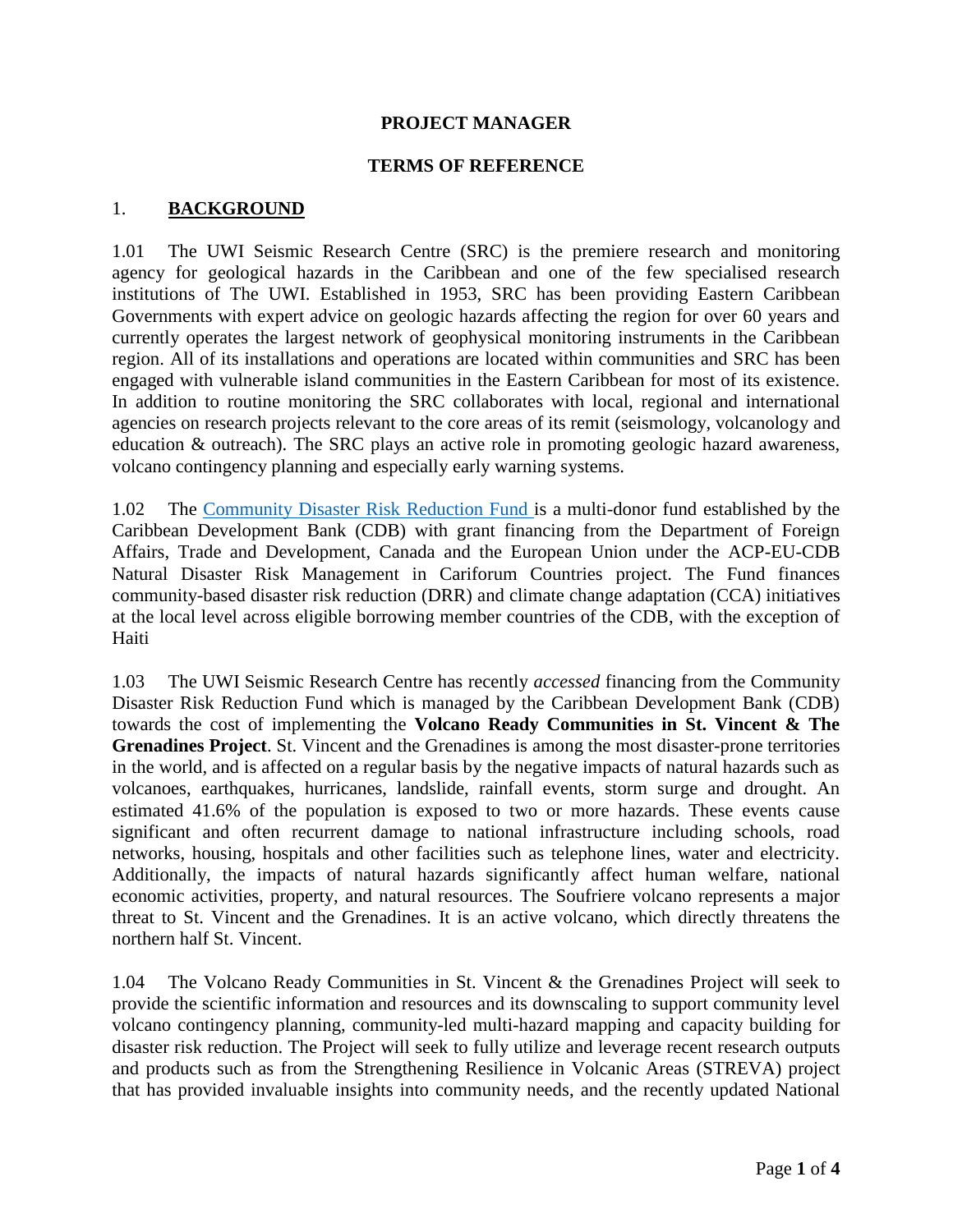Volcanic Emergency Plan (NVEP). The Project will seek to prepare and equip 12 vulnerable communities in northern St Vincent and the Grenadines to effectively respond to an eruption of the Soufriere Volcano in a manner that will minimize the number of associated fatalities and injuries. Vulnerability to the multi-hazard environment of the Soufriere Volcano will also be reduced by a combination of activities designed to enhance community early warning procedures, increase adaptive capacities, strengthen awareness and enhance response capacities. Against this background, SRC is seeking to engage a consultant to provide project management services.

# **2. OBJECTIVES**

2.01 The objective of the consultancy is to provide specialist services required for managing and monitoring all aspects of the implementation of the project, in compliance with the Caribbean Development Bank (CDB) polices and guidelines.

### **3. SCOPE OF SERVICES**

3.01 The Consultant's duties will include, but not be limited to the following:

- a) Managing the work of the Administrative and Data Management Officer, the Community Outreach Officer, and all sub-consultancies to carried out under the project
- b) Convening quarterly meetings of the Project Steering Committee.
- c) Preparing detailed terms of reference and draft contracts, for CDB's review and approval.
- d) Participating in bid evaluations as a member of a bid evaluations committee, comprising at least three persons. Preparing bid evaluation reports and recommending awards for consultancy, goods and works contracts.
- e) Managing the selection and engagement of consultants and contractors and the procurement of materials, goods, and equipment under the project.
- f) Developing an efficient and effective system for overseeing and reporting on the implementation of all project activities, consultancies, and construction contracts.
- g) Ensuring that costs are controlled within the budgetary limits set out in the detailed budget.
- h) Preparing and submitting claims for disbursement/reimbursement to CDB.
- i) Liaising with CDB on all technical and administrative aspects of the Project.
- j) Submitting to CDB, within one week after the end of each month a brief update report on the performance of the consultant(s), and the implementation of the Project's various works, training, capacity development, awareness activities, achievements, and challenges.
- k) Preparing and submitting to CDB, Quarterly Reports on project progress and project expenditure, within two weeks of the end of each calendar quarter, commencing with the quarter following the commencement of the project and the other reports indicated on the CDB Results Monitoring Framework.
- l) Keeping separate accounts for the project-related expenditures and disbursements.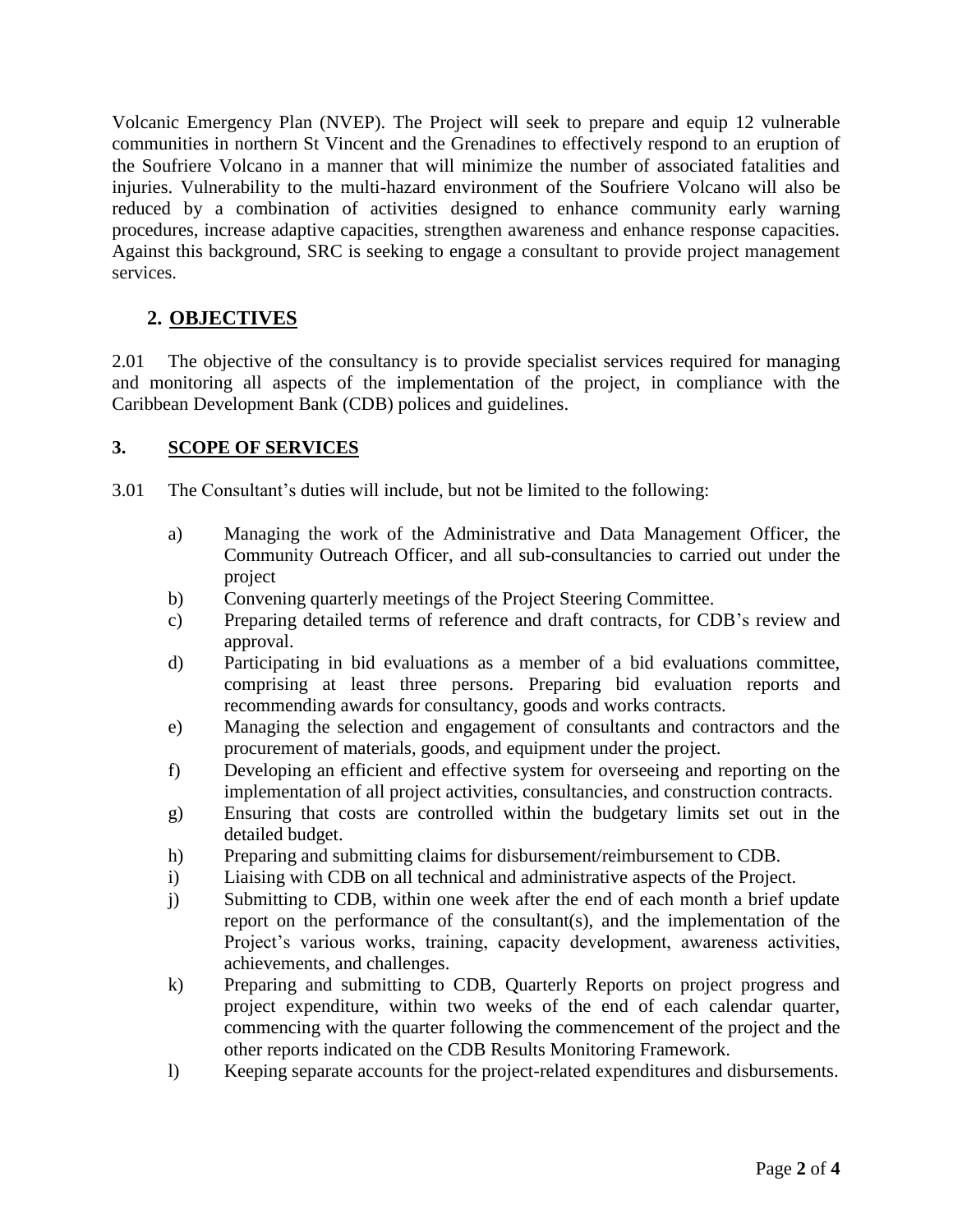m) Preparing and submitting to CDB a Project Completion Report, within two months after practical completion of the project.

### **4. IMPLEMENTATION ARRANGEMENTS**

4.01 The Consultant will report to the Director of The UWI Seismic Research Centre or his/her designate who will have overall responsibility for overseeing the administrative and logistic arrangements of the consultancy.

4.02 SRC will provide the Consultant with office accommodation and related administrative facilities and equipment required for the implementation of the consultancy.

4.03 The Consultant will be required to carry out the duties listed at Section 3 of the TOR at the offices of the National Emergency Management Organisation located in St. Vincent and the Grenadines and any other locations related to the components of the project. The Consultant will be responsible for managing and monitoring all aspects of the implementation of the project, in compliance with CDB's polices and guidelines. The Consultant will be required to work collaboratively with the members of the project management team on the implementation of various project activities as well as conduct meetings and consultations with the project stakeholders, consultants, and contractors as required.

## **5. QUALIFICATIONS AND EXPERIENCE**

5.01 Prospective candidates should have a Bachelors' Degree or equivalent in Public Administration, Social Work or Social/Environmental/Geological Sciences, Disaster Management or other related field, with a minimum of five years proven practical experience in the management and implementation of community development projects. Post Graduate qualifications and community based project experience will be an asset.

5.02 Strong communication, supervisory, monitoring and reporting skills are required. Knowledge of gender issues and their importance in community development projects would be an asset. The PM shall have qualifications and experience acceptable to CDB.

## **6. REPORTING REQUIREMENTS**

- 6.01 The Consultant will be required to provide SRC with the following reports:
	- (a) Detailed Work plan: the Consultant will be required to submit a detailed work plan within one week of commencing the consultancy. The work plan should include initial findings, a detailed implementation schedule setting out the tasks, activities, and resources and methodologies to be used to execute the assignment. SRC will be required to forward comments on the Work plan within one week of its receipt. The Final Work plan is to be submitted within one week of receiving SRC's comments.